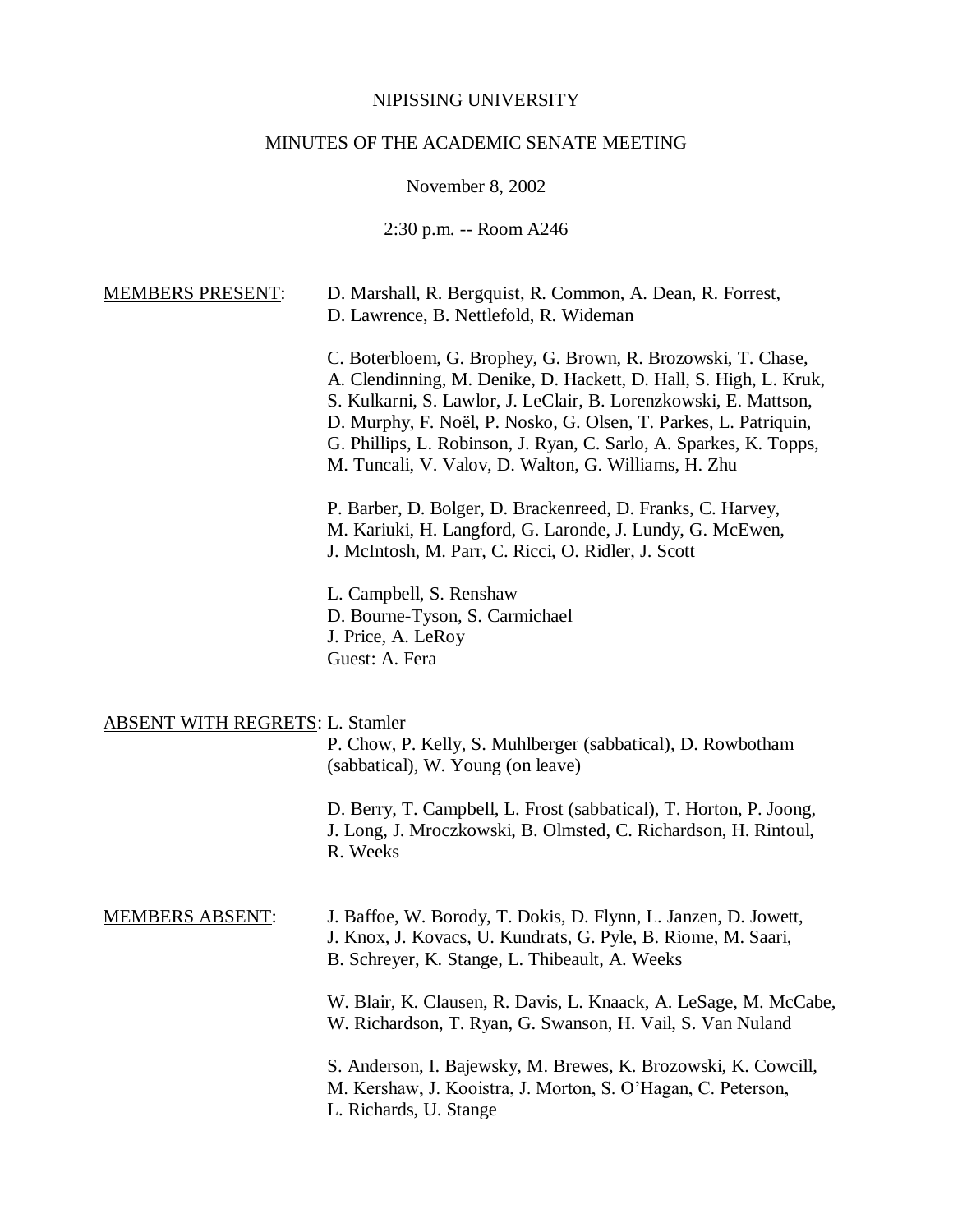| MOTION #1: | Moved by D. Franks, seconded by D. Walton that the minutes  |
|------------|-------------------------------------------------------------|
|            | of the regular meeting of the Academic Senate dated October |
|            | 4, 2002 be adopted.                                         |
|            | <b>CARRIED</b>                                              |

### ANNOUNCEMENTS

D. Marshall referred to the Town Hall presentation given on November 8 and stated that he was confident that the government and universities will come to an agreement to provide a specific number of "fully funded" spaces for students. He noted that a series of "double cohort" meetings are being held at various secondary schools in the region. Senator Marshall announced that the annual Maclean's ranking exercise would be released on November 11. He will circulate a memo to the university community regarding his analysis of Nipissing's standing. Senators were reminded of the  $10<sup>th</sup>$  anniversary celebrations on Tuesday, December 10 that will include a cake cutting ceremony commencing at 11:30 a.m. in the main foyer.

R. Forrest reported that the University Research Council had approved start-up grants for 15 research projects which represents more than double the number approved last year. He announced the "impressive" total of 9 NSERC and SSHRC applications and one CFI application.

A. Dean announced a new daughter for B. Riome and a baby boy for J. Kovacs. He extended congratulations to B. Lorenzkowski for her recent honour of being recognized for the best PhD in Humanities.

R. Common announced a new daughter for M. McCabe. Senator Common stated that the J/I students had staged a boycott and refused to attend a session offered by the government with regard to the Orientation to Teacher Test. He acknowledged receipt of two sabbatical applications for next year.

Student Union President, J. Price, announced the National Alcohol Awareness week. She stated that NUSU had held a retreat this week regarding long-term visioning for the Student Centre. She expressed her appreciation to the more than 400 students and faculty who had contributed their signatures to the flag pieces that were sent to Ottawa for the national Remembrance Day ceremony. J. Price informed senators of the monthly coffee conversations with the President, the NUSU President and the Board Chair held each Tuesday preceding the Board meeting. She welcomed senators to join the students at these informal sessions.

L. Kruk invited all senators to attend a public lecture given by guest speaker and author, Marjorie Stone, on November  $20<sup>th</sup>$  at 7:00 p.m. She announced that a workshop will follow the lecture. Further details can be obtained from Senator Kruk at extension 4282.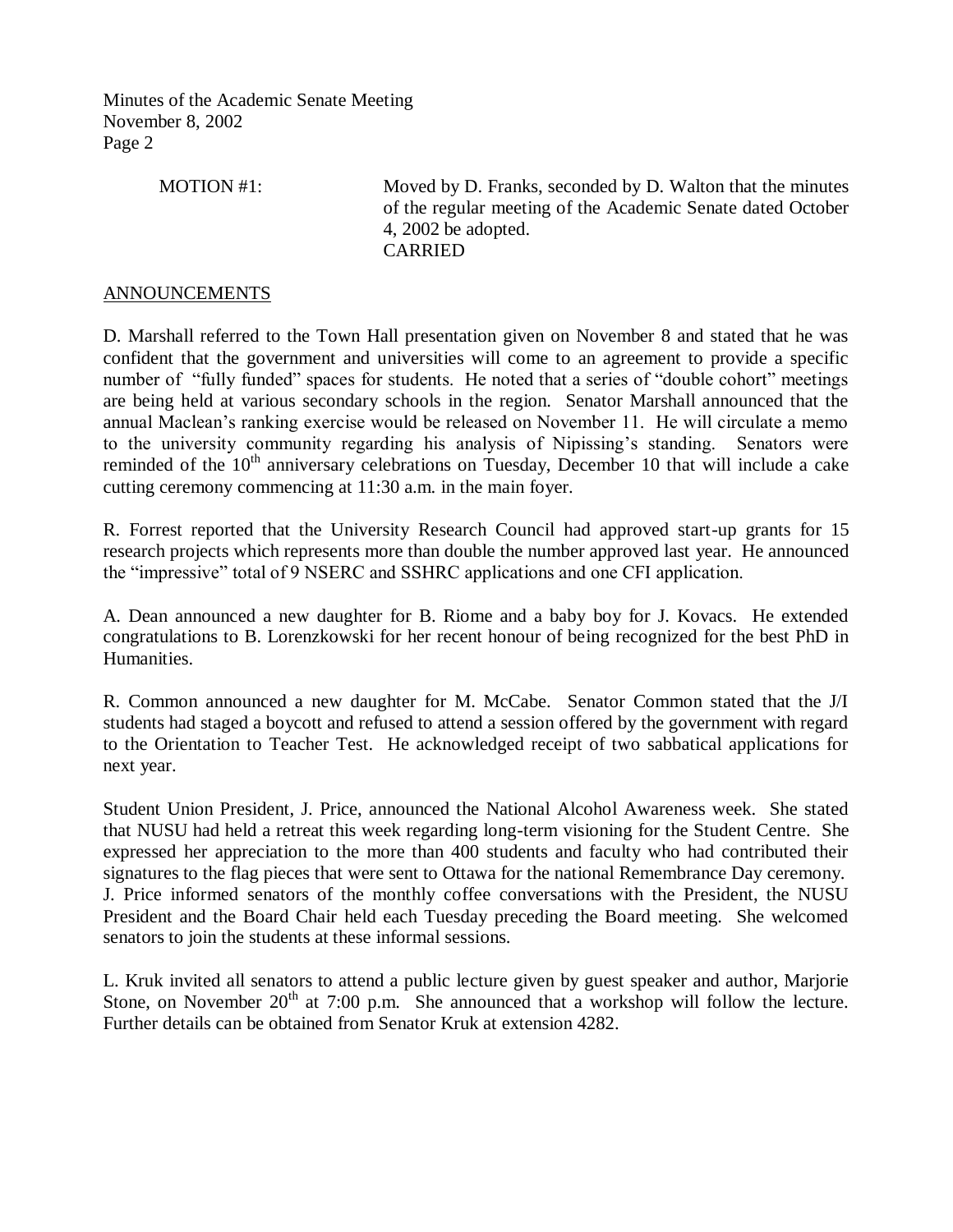### University Curriculum Committee

| MOTION #2: | Moved by A. Dean, seconded by P. Barber that the Report of the<br>Academic Planning Committee dated 31 October 2002 be adopted.<br><b>CARRIED</b>                                                                                                                                |
|------------|----------------------------------------------------------------------------------------------------------------------------------------------------------------------------------------------------------------------------------------------------------------------------------|
| MOTION #3: | Moved by A. Dean, seconded by F. Noël that the Senate document<br>entitled, "Senate Academic Regulations and Policies, September<br>2002" be amended to delete the following courses from the History<br>program:                                                                |
|            | HIST 2356E The Atlantic Provinces (3 credits)<br>HIST 3026E History of Canadian-American Relations (3 credits)<br>HIST 3266E The Canadian West (3 credits)<br>HIST 3535E Foreign Relations in the United States in the 20 <sup>th</sup><br>Century (6 credits)<br><b>CARRIED</b> |
|            |                                                                                                                                                                                                                                                                                  |

- MOTION #4: Moved by A. Dean, seconded by M. Denike that the Senate document entitled "Senate Academic Regulations and Policies, September 2002" be amended to change HIST 3355E History of Women in Canada and HIST 3385E History of Education from six credit to three credit courses and that their numbers be changed to 3356 and 3386 respectively; that the six credit and the three credit versions should be considered antirequisites; and that the programs in History and Gender Equality and Social Justice be modified to reflect this change. CARRIED
- MOTION #5: Moved by A. Dean, seconded by F. Noël that the Senate document entitled, "Senate Academic Regulations and Policies, September 2002" be amended to change HIST 2345E Canadian First Nations in Historical Perspective from a six credit to a three credit course, HIST 2346E First Nations in Historical Perspective along with the modifications in course description; that the six credit and three credit versions be considered antirequisites; and that the programs in History and Native Studies be modified to reflect this change. CARRIED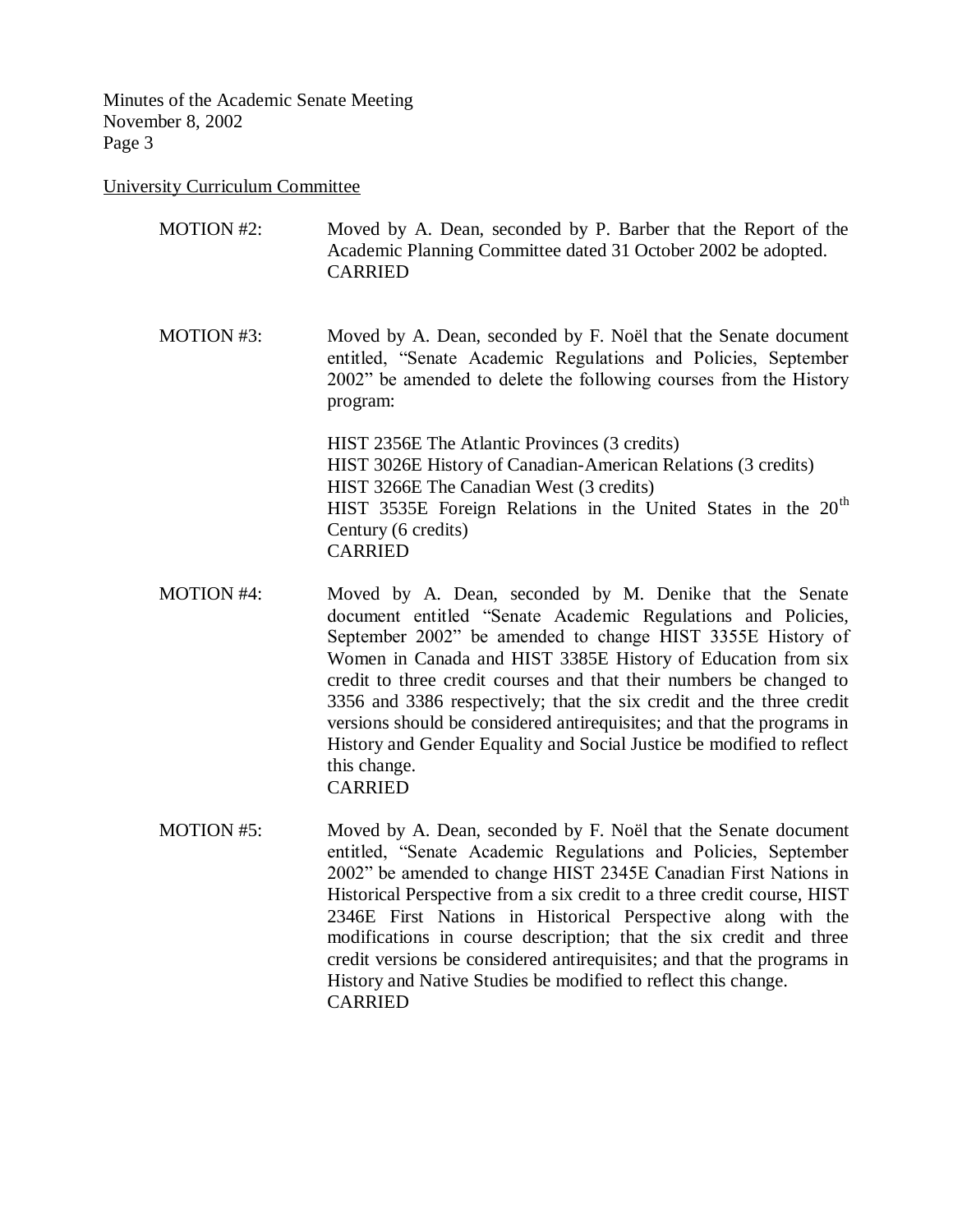| <b>MOTION #6:</b> | Moved by A. Dean, seconded by F. Noël that the Senate document<br>entitled, "Senate Academic Regulations and Policies, September<br>2002" be amended to modify the prerequisite for HIST 4465E Family<br>and Community in North American Society to read "24 credits in<br>History, at least six credits of which must be HIST 1406/1407E or<br>HIST 3205E or HIST 3505E."<br><b>CARRIED</b>                                                                                                                                                                                                                                                             |
|-------------------|----------------------------------------------------------------------------------------------------------------------------------------------------------------------------------------------------------------------------------------------------------------------------------------------------------------------------------------------------------------------------------------------------------------------------------------------------------------------------------------------------------------------------------------------------------------------------------------------------------------------------------------------------------|
| <b>MOTION #7:</b> | Moved by A. Dean, seconded by F. Noël that the Senate document<br>entitled, "Senate Academic Regulations and Policies, September<br>2002" be amended to modify the prerequisite for HIST 4275E<br>Ontario History to read "24 credits in History, at least six credits of<br>which must be HIST 1406/1407E or HIST 3205E."<br><b>CARRIED</b>                                                                                                                                                                                                                                                                                                             |
| <b>MOTION #8:</b> | Moved by A. Dean, seconded by O. Ridler that the Senate document<br>entitled, "Senate Academic Regulations and Policies, September<br>2002" be amended to add the following to the Senate approved list of<br>courses:                                                                                                                                                                                                                                                                                                                                                                                                                                   |
|                   | HIST 3217E Topics in 19 <sup>th</sup> Century Canadian History (3 credits)<br>HIST 3226E Topics in Canadian Regional History (3 credits)<br>HIST 4315E Topics in North American History (6 credits)<br>HIST 3236E Slavery in the Americas (3 credits)<br>HIST 3277E North American Environmental History (3 credits)<br>HIST 3287E Canadian Working Class History (3 credits)<br>HIST 4325E Oral History (6 credits)<br>HIST 3296E Turning Points in American History (3 credits)<br>HIST 4335E Topics in American History (6 credits)<br>HIST 4255E Victoria's Britain: Gender, Class and Culture in the Age<br>of Empire (6 credits)<br><b>CARRIED</b> |
| <b>MOTION #9:</b> | Moved by A. Dean, seconded by F. Noël that the Senate document<br>entitled, "Senate Academic Regulations and Policies, September<br>2002" be amended to revise the Bachelor of Arts (three-year) History<br>programs by removing HIST 3925E History and Historians: Ideas<br>and Methods as a required course from the three year History<br>programs with those credits being replaced by six credits of History<br>in Group 1 or 2.                                                                                                                                                                                                                    |

CARRIED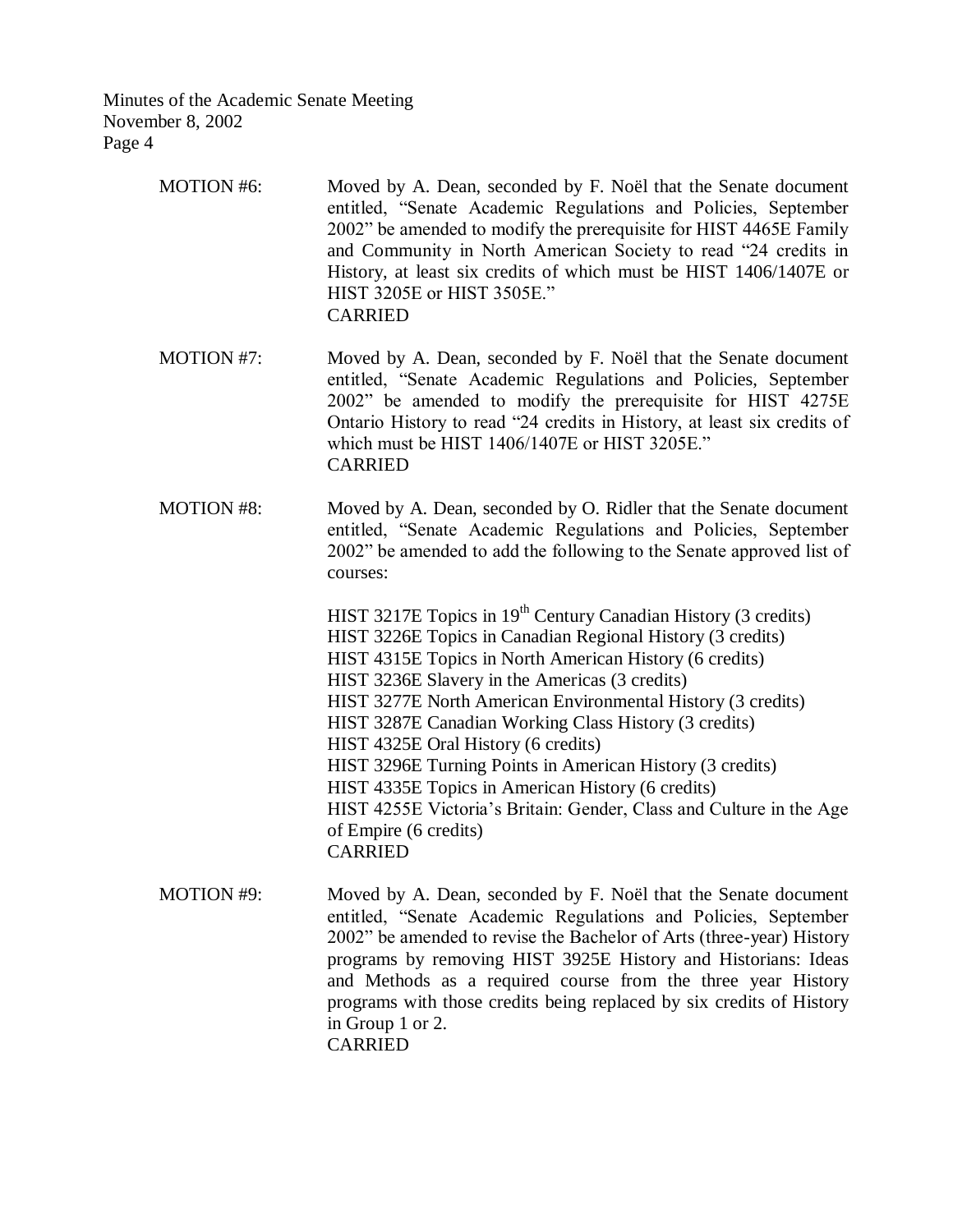- MOTION #10: Moved by A. Dean, seconded by F. Noël that the Senate document entitled, "Senate Academic Regulations and Policies, September 2002" be revised by removing the minimum grade requirement for HIST 3925E History and Historians: Ideas and Methods from the four-year History programs. CARRIED
- MOTION #11: Moved by A. Dean, seconded by F. Noël that the Senate document entitled, "Senate Academic Regulations and Policies, September 2002" be amended to revise the Bachelor of Arts (Honours) degree in History with the following:

That the Honours single major in History be reduced to 18 credits of Group 3 courses from 24 credits and that the difference in credits may be chosen from Group 1 or 2; and that the Honours combined major in History be reduced to 12 credits in Group 3 courses from 18 credits and that 18 credits be required from Group 1 or 2 rather than the current six credits in Group 1 or 2 and six credits in Group 1, 2 or 3.

## CARRIED

- MOTION #12: Moved by A. Dean, seconded by F. Noël that the Senate document entitled, "Senate Academic Regulations and Policies, September 2002" be amended to modify HIST 3925E History and Historians: Ideas and Methods by adding the statement, "Students in a general program considering an Honours degree in History are advised that they should take this course in their second or third year." CARRIED
- MOTION #13: Moved by A. Dean, seconded by O. Ridler that the Senate document entitled, "Senate Academic Regulations and Policies, September 2002" be amended by removing ADMN 1157E Written Business Communication (3 credits) as a requirement from all Computer Science programs and replacing it with 3 credits of open electives. CARRIED
- MOTION #14: Moved by A. Dean, seconded by S. Kulkarni that the Senate document entitled, "Senate Academic Regulations and Policies, September 2002" be amended by adding COSC 1557E Introduction to Computing to the list of required courses for the BA 3-year combined major in Mathematics and that the number of open elective credits in that program be reduced from 18 credits to 15 credits. CARRIED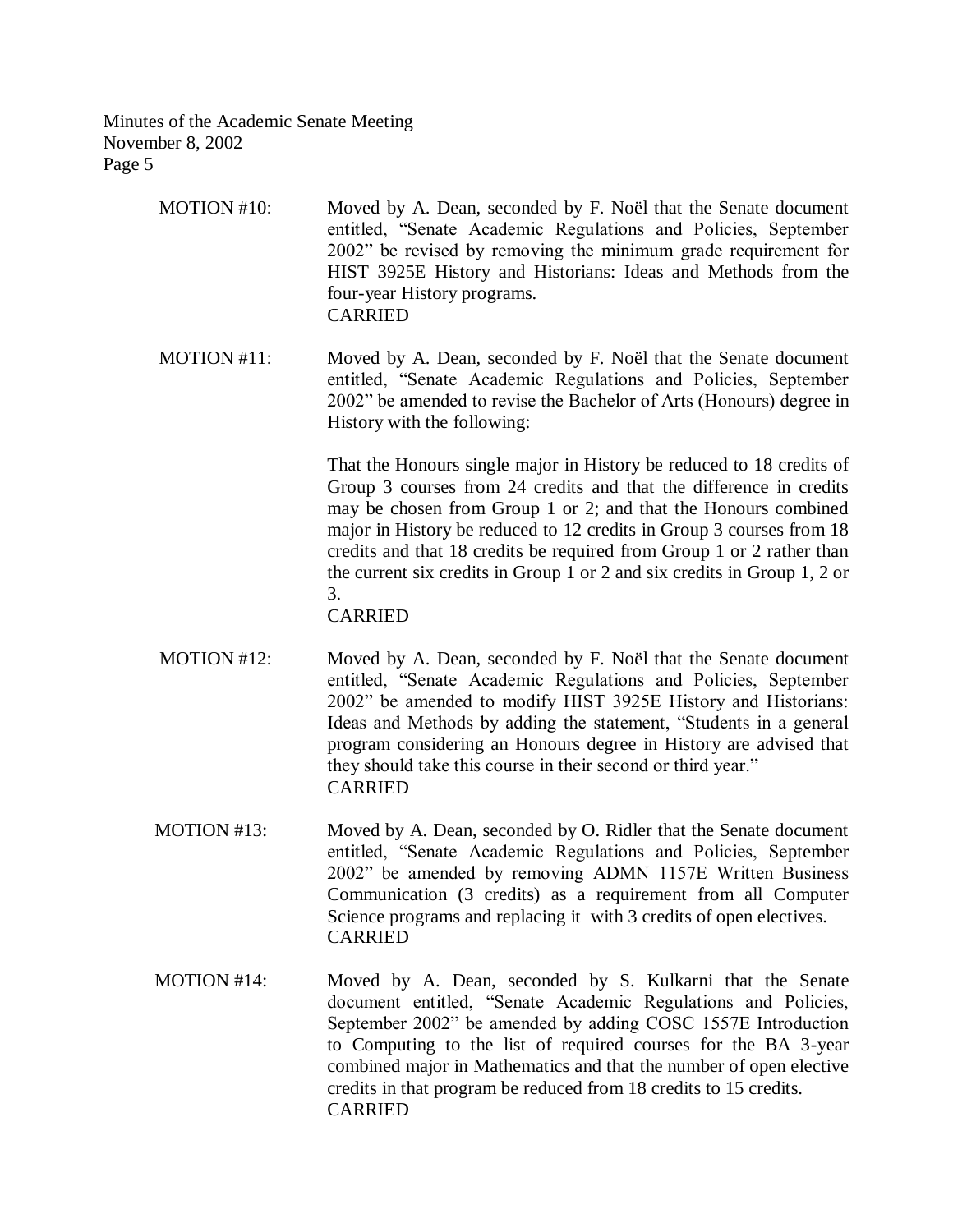A G E N D A – Academic Senate Meeting November 8, 2002 Page 6

- MOTION #15: Moved by A. Dean, seconded by D. Walton that the Senate document entitled, "Senate Academic Regulations and Policies, September 2002" be amended by removing the two 3-credit courses FAVA 1206E Art History I and FAVA 1207E Art History II as cross-listed courses counting towards the Classical Studies program. CARRIED
- MOTION #16: Moved by A. Dean, seconded by G. Laronde that the Senate document entitled, "Senate Academic Regulations and Policies, September 2002" be amended by adding EDUC 4916E Outdoor Education: Curriculum Integration and Interdisciplinary Studies to the Senate approved list of option courses that may be taken in the BEd program for full-time BEd students. CARRIED

Academic Planning Committee

- MOTION #17: Moved by R. Forrest, seconded by M. Tuncali that the Report of the Academic Planning Committee dated October 2, 2002 be received. CARRIED
- MOTION #18: Moved by R. Forrest, seconded by A. Dean that Senate recommend to the Board through the President the addition of four (4) tenuretrack positions in the Faculty of Arts and Science: Nursing (1), Sociology (1), Fine Arts (FAVA) (1) and English Studies (1). CARRIED
- MOTION #19: Moved by R. Forrest, seconded by M. Parr that Senate recommend to the Board, through the President that the following three (3) current limited-term positions in the Faculty of Arts and Science be converted to tenure-track status: Nursing (1), Gender Equality & Social Justice (1) and Native Studies (1). CARRIED
- MOTION #20: Moved by R. Forrest, seconded by L. Kruk that Senate recommend to the President the creation of three (3) 3-year limited term positions in the Faculty of Arts and Science: English Studies (1), History (1) and Mathematics & Computer Science (1). CARRIED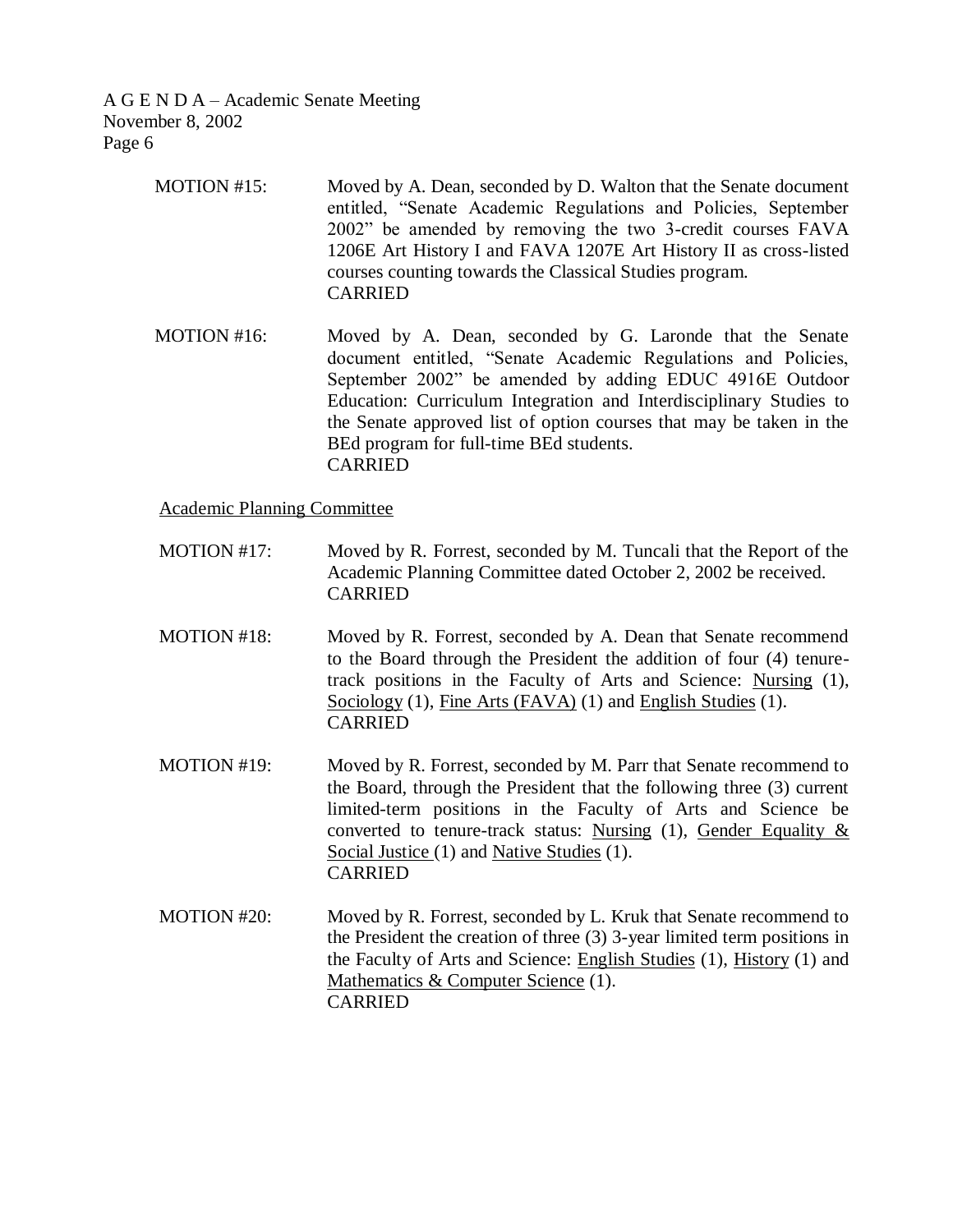| MOTION #21:                        | Moved by R. Forrest, seconded by P. Barber that Senate recommend<br>to the Board through the President the addition of four (4) tenure-<br>track positions in the Faculty of Education: Education $\&$<br>Schooling/Methods $P/J$ and $J/I$ in Brantford (1), $P/J$ and $J/I$ Art (1),<br>Language Arts/Methods (1) and Graduate Studies (MEd)<br>$Curricular(1)$ .<br><b>CARRIED</b> |  |  |
|------------------------------------|---------------------------------------------------------------------------------------------------------------------------------------------------------------------------------------------------------------------------------------------------------------------------------------------------------------------------------------------------------------------------------------|--|--|
| MOTION #22:                        | Moved by R. Forrest, seconded by O. Ridler that Senate recommend<br>to the President the creation of one $(1)$ 3-year limited-term position in<br>the Faculty of Education: In-Service Education.<br><b>CARRIED</b>                                                                                                                                                                   |  |  |
| MOTION #23:                        | Moved by R. Forrest, seconded by H. Langford that Senate approve,<br>for implementation at the Muskoka Campus, the Bachelor of Arts<br>(General) Degree in Studies in Culture and the Arts in the Faculty of<br>Arts and Science.<br><b>CARRIED</b>                                                                                                                                   |  |  |
| MOTION #24:                        | Moved by R. Forrest, seconded by H. Langford that Senate approve,<br>for implementation, at the Muskoka Campus, the Bachelor of Arts<br>(General) Degree in Child and Family Studies in the Faculty of Arts<br>and Science.<br><b>CARRIED</b>                                                                                                                                         |  |  |
| <b>University Research Council</b> |                                                                                                                                                                                                                                                                                                                                                                                       |  |  |

- MOTION #25: Moved by R. Forrest, seconded by M. Denike that the Report of the University Research Council dated October 18, 2002 be received. CARRIED
- MOTION #26: Moved by R. Forrest, seconded by A. Dean that Senate approve the Nipissing University Strategic Research Plan. CARRIED

# REPORTS OF REPRESENTATIVES ON OTHER BODIES

K. Topps distributed a written report from the Senate representatives on the Board of Governors.

R. Common announced that Paul Moffat and Sandra Reid had been appointed by the Board as members of the Teacher Education Advisory Committee. He reported that union representatives from the local federations are working to help promote practice teaching placements. Other models of practice teaching are also being reviewed. A meeting was held with Colin Vickers regarding the need to find more spaces.